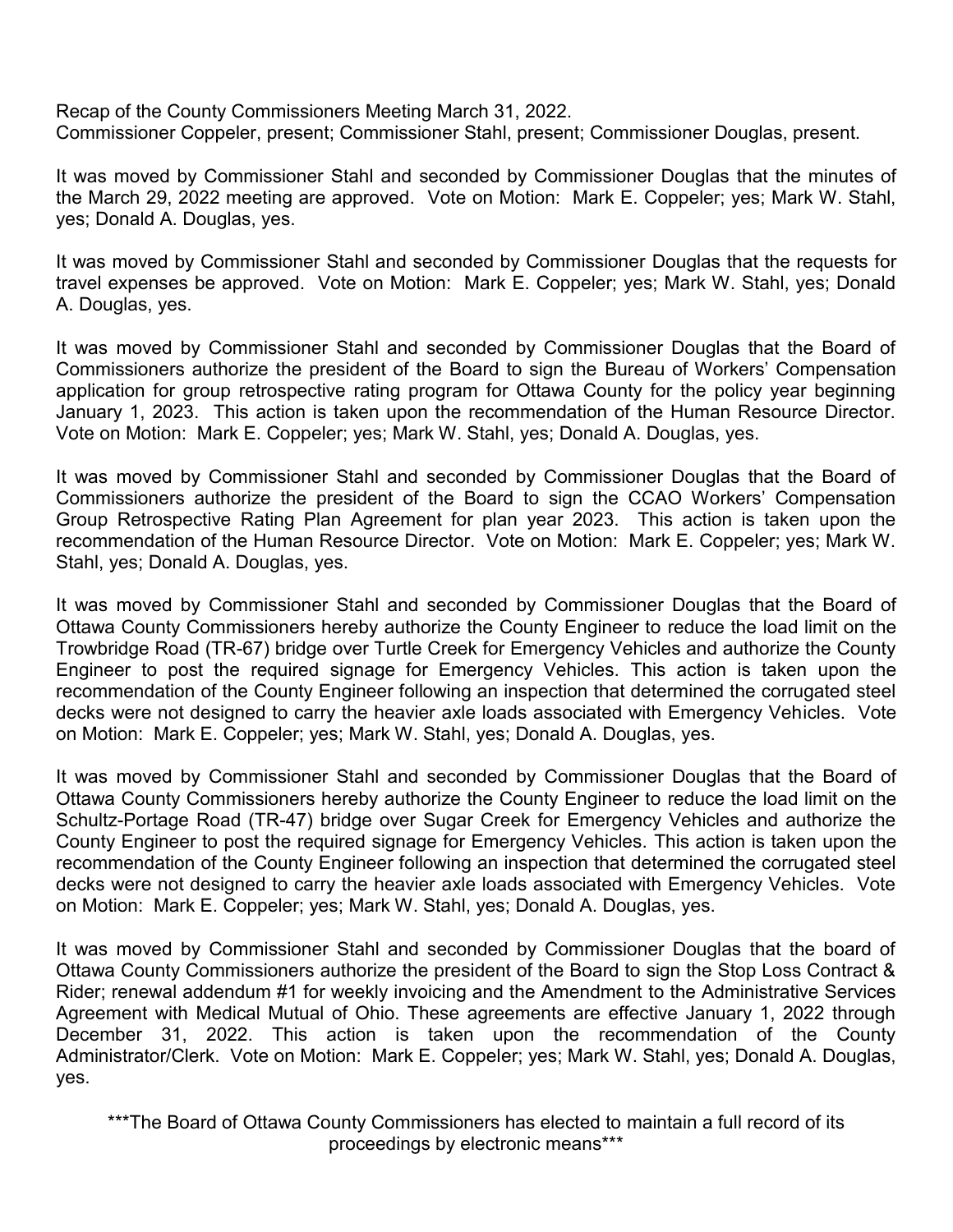It was moved by Commissioner Stahl and seconded by Commissioner Douglas that the Board of Ottawa County Commissioners authorize the signing of a Purchase of Service Contract on behalf of the Ottawa County Department of Job and Family Services with Black & White Transportation to provide transportation assistance for eligible individuals to meet family reunification or nonemergency medical transportation to Medicaid covered appointments. This contract is effective April 1, 2022 through March 31, 2023 and shall not exceed \$20,000.00. This action is taken upon the recommendation of the Director of the Department of Job and Family Services. Vote on Motion: Mark E. Coppeler; yes; Mark W. Stahl, yes; Donald A. Douglas, yes.

It was moved by Commissioner Stahl and seconded by Commissioner Douglas that the following personnel action(s) are approved upon the recommendation of the Job & Family Services Director: Full time hire of Shelby Crowell as a Social Service Worker 2 Effective April 4, 2022. Vote on Motion: Mark E. Coppeler; yes; Mark W. Stahl, yes; Donald A. Douglas, yes.

It was moved by Commissioner Stahl and seconded by Commissioner Douglas that the Ottawa County Voucher Report dated March 30, 2022 in the total amount of \$28,719.21 be approved for payment and that the County Auditor be authorized to issue the warrant on the County Treasury for payment of same. The voucher reports are available for review in the office of the Ottawa County Commissioners until the retention period has expired in accordance with the Records Retention Schedule. Vote on Motion: Mark E. Coppeler; yes; Mark W. Stahl, yes; Donald A. Douglas, yes.

It was moved by Commissioner Stahl seconded by Commissioner Douglas that the Board of Ottawa County Commissioners hereby authorize transfers and appropriations as requested by Senior Resources. Vote on Motion: Mark E. Coppeler, yes; Mark W. Stahl, yes; Donald A. Douglas, yes.

10:00 a.m. – Engineer's Monthly Update. Update of Fostoria Road Bridge resolution/agreement; Wildacre Bridge project; and upcoming 6 year reviews.

11:00 a.m. – Job and Family Services Bi-Monthly Update. Remote worker participation; updating the Medicaid applicants once health emergency is lifted; will update PRC plan to include TANF youth programs; child support tracking and outcomes; applied for fatherhood grant; workforce development updates; and adult & children protective services trends; foster parent recruitment; and April is child abuse awareness/prevention month. It was moved by Commissioner Stahl and seconded by Commissioner Douglas that the Board of Ottawa County Commissioners enter into executive session at 11:36 a.m. to discuss compensation of employees. Vote on Motion: Mark E. Coppeler; yes; Mark W. Stahl, yes; Donald A. Douglas, yes.

It was moved by Commissioner Stahl and seconded by Commissioner Douglas that the Board of Ottawa County Commissioners return to open session from executive session at 12:02 p.m. Vote on Motion: Mark E. Coppeler; yes; Mark W. Stahl, yes; Donald A. Douglas, yes.

1:00 p.m. – Soil & Water Conservation Bi-Monthly Update. Reviewed items from Farm Bureau Luncheon; several ditch projects occurring; Ottawa National wildlife hosting student event; H2Ohio projects; and fairboard update.

\*\*\*The Board of Ottawa County Commissioners has elected to maintain a full record of its proceedings by electronic means\*\*\*